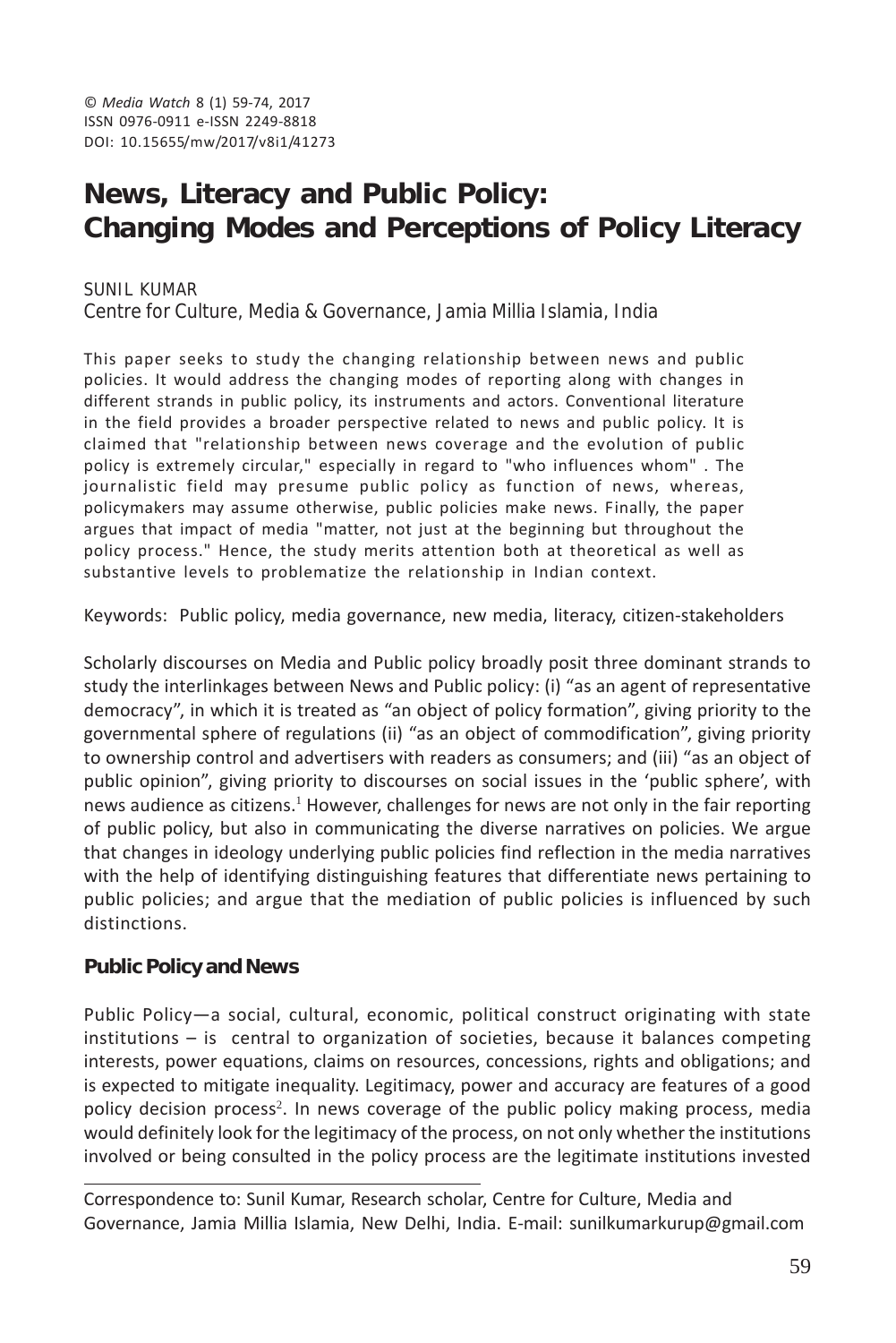with powers under the Constitutional or statutory scheme; but in addition, on whether the process has been sanctified through consultations with all those who are stakeholders or likely to be affected by the policy or the absence of it. Audience would equally be concerned on whether the institutions are free from or under any external influence or faced with any conflicts of interest in exercise of the legitimate powers; on whether the process is being swayed by any internal lobby or internal groups interested in tilting the process or the outcomes thereof in favour of one or other interests that gain from the proposed policy or saved from the losses owing to the proposed policy or benefits from delaying or stalling making policy decision.

Audience in the capacity of citizen-stakeholders are concerned about the reasons for which the elected government introduces a policy; about the manner in which Parliament debates and votes in favour or against the policy proposal; about whether the mandated processes for formulating the policy are followed or not. There may be non-citizen stakeholders as well – for example, the federating States are important stakeholders in national policies in India, and therefore interested in whether they are consulted prior to important decision $^3$ . Such information convinces the reader about the sanctity or otherwise of the policy decision, and contributes to the construction of public opinion about the elected government.

A public policy is arrived at through political and administrative processes; and is the outcome of competing demands on resources at the disposal of the society—human resources, natural resources, financial resources, technological resources, and so on. Governments are obliged to strike the optimal balance between conflicting interests of gainers of a policy decision in one sector, with the losers in another sector owing to the same policy decision. The beneficiaries of public policies are both public in general  $$ public interest and national interest – as well as specific groups and in extreme cases individual beneficiaries in the garb of public interest. For example, in the 'first come first serve' policy of allocation of natural resources can be public interest to benefit consumers, because high prices in auctions can result in higher consumer prices. Equally, such a policy can be criticized for sub-serving crony-capitalism, and therefore allocation through competitive auctions to be transparent, efficient and in the public interest. Media's role in the public discourse on policy needs to be timely. In India, it has been found that "debate has occurred after policy-making, instead of before"<sup>4</sup>.

#### **Public Policy as News**

Policy communities and governments, receive feedback from media narratives. News may also credit, or discredit, policy makers for policy outcomes; and sometimes substantive policy issues may get neglected or underplayed due to overemphasis on personalities.<sup>5</sup> The public policy agenda may be congruent, or in conflict with the media or news agenda.

60 It is equally possible that in the transaction between news and public policy, it is not news that fails or succeeds; but on the contrary it is public policy that fails to encourage social participation. This is where the public relations offices in governments or corporates come into play on the assumption that public opinion "must be organized for the press ....and not by the press."<sup>6</sup> However, such an approach has been criticized as the sovereign's concern for controlling public opinion through "the manufacture of consent."<sup>7</sup> Even though professional journalists would never admit to becoming unsuspecting tools in the hands of 'spin doctors;'<sup>8</sup> yet, it is acknowledged that "political spin-doctoring is a growth industry," which "involves hype making, geared towards taming mass publics and managing public opinion for policy elites"<sup>9</sup>. It is also found that there is a "growing reliance of news media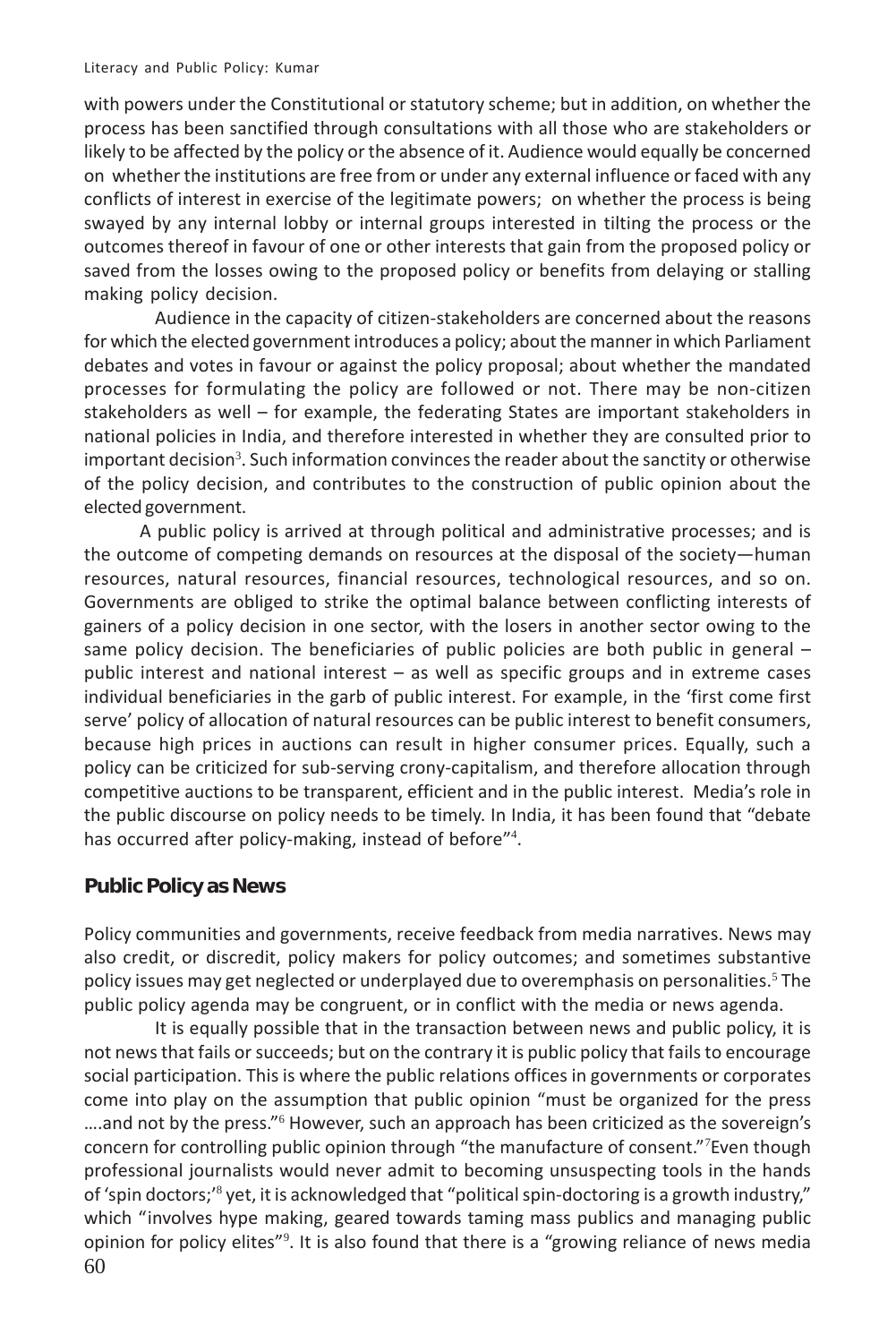on Public Relations copy which increasingly helps to shape and inform journalists' editorial."<sup>10</sup>

All public policies are political decisions; however, all political decisions are not necessarily in the nature of public policies. Therefore, the features of public policy news coverage may be distinct in comparison to other political news coverage. It is not surprising that various dimensions of political power are embedded in public policies, which are after all political decisions, and therefore it is reasonable to expect public policies to impact, and be influenced as well, by different levels of social and political structure, because "(T)he structure of the state is an important determinant of political power."<sup>11</sup>

The State's position is dilemmatic. It has to support news media in the public interest – subsidized postal fee for registered newspapers and journals, subsidized spectrum allocation and advertisement support, are examples. Advertisement in the print and electronic media is intended "to create awareness among the people about various policies, programmes and achievements of the Government and advertising is an integral part of dissemination of information, which is essential in a democracy.<sup>"12</sup> Even though the purpose of releasing government advertisements may not be to provide "financial assistance" to newspapers, but, "to secure the widest possible coverage of the intended content or message"<sup>13</sup>, occasionally assistance package may get extended;<sup>14</sup> even if such relief may not be "practically" utilized by newspapers/publishers.<sup>15</sup> According to industry estimates, the advertising spending in India is expected to touch Rs. 49000 in 2015, of which print would account for 34%, television for 45.8% and digital media, which is growing @ 12.8%, is estimated to account for 9.51% of all advertising spending<sup>16</sup>. The advertising spending by governments of the states and the centre is not insubstantial, the central government alone spent an estimated Rs. 1200 crore, with half of it on print media during 2013;<sup>17</sup> and it is estimated that "the newspaper industry has been hit by the drop in government ad spending."<sup>18</sup>

In understanding the manner of intersection between public policy and news, it is inevitable that the analyst considers all stakeholders. Journalists, both in their individual role as well as in their collective role as members of news gathering teams or newsroom teams, are important stakeholders in news, who are expected to be "serious conveyors and interpreters of what is going on in the world"<sup>19</sup>. Their social and educational backgrounds, individual ideological proclivities, sense of integrity, and expertise or prior exposure, are all important cultural influences in the making of news. Indeed, the proclivity to frame, prime or set agenda could be related to such influences. Similarly, the journalist as a member of a collective or team in a media organization can be influenced by the ethical norms as may be laid down under Section 13(1) of the Press Council Act, 1978 $^{20}$  and which may be required to be followed by all members of the team or by the organization, peer group pressures, values acquired and imbibed as a result of training, institutional practices or standards followed in news gathering and news writing; and to limited extent economic interests of the group – for example, when writing about policies pertaining to wages and employment terms of journalists.

## **Public Policy News as CSR of Media Organizations**

Corporate Social Responsibility for media organizations can have at least five dimensions – the responsibility of being mindful of the impact of the news content it carries; the responsibility of being ethical in how it sources news; the responsibility to strike the right balance between demand for transparency and right to privacy of subjects; the responsibility to remain committed towards diversity issues in news coverage, including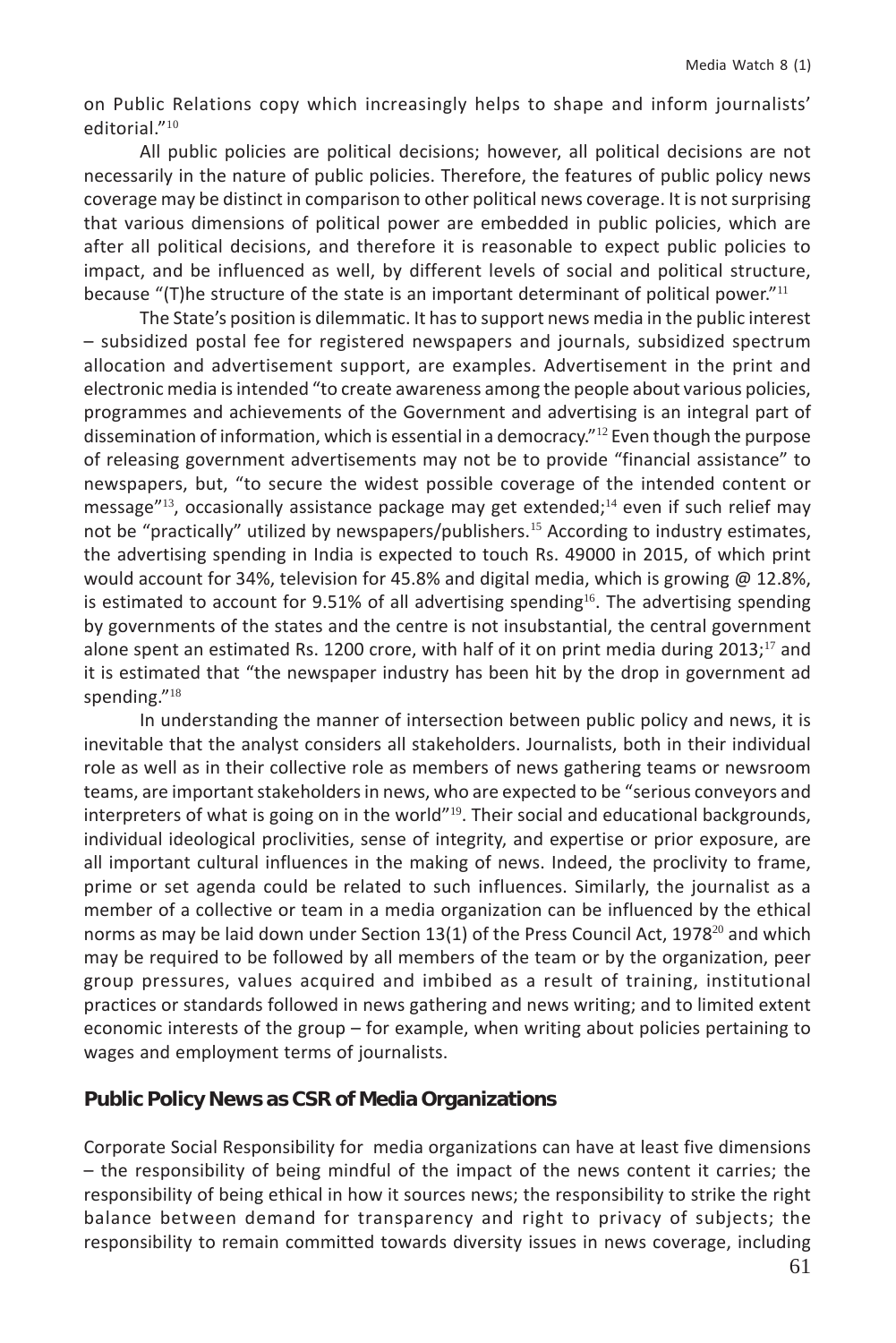newsroom-diversity; the responsibility of remaining alert towards exerting peer-pressure on other media organizations; and the responsibility to protect editorial autonomy and fair reporting<sup>21</sup>. With increasing competition for space/airtime between news and commercial/advertisement sections, and also, unfortunately, competition for space between news as traditionally defined on one side and the phenomenon of "paid news"<sup>22</sup> on the other, coverage of public policy pronouncements runs the risk of reneging on its CSR. The menace of paid news is symptomatic of the buckling of the editorial before the commercial. This has led even a Chairperson of the Press Council of India to concede that the "failure of editors to maintain editorial independence was partly responsible for paid news creeping into the media. It was, of course, a part of the larger picture of the affluent sections getting into what has become media business"<sup>23</sup>. In a market place of ideas, it is difficult for a public good like public policy news to compete with paid news. Therefore, a challenge in the discharge of this media CSR is to deliver accurate news coverage of public policies, which impact the public at large, with optimal brevity driven by economic opportunity cost considerations of alternative utility of space.

The major challenge for fair reporting of public policy as news is to remain uninfluenced by advertisers – whether Governments, or the business or industry or other exogenous influences by lobbies with stakes in the policy. Similarly, news should not be dominant coverage of any particular ideology-based political arguments; or be biased in sourcing convenient 'experts' or ignoring inconvenient experts<sup>24</sup>. Relying on reporting on the Vietnam war,<sup>25</sup> on reporting of the leftist student movements,<sup>26</sup> and reporting of the Palestinian conflict<sup>27</sup> - it has been argued that "(I)n news reporting, it is impossible to avoid those biases: (T)hey start with media owners' views and interests, then continue with the backgrounds, views, and value judgments of the journalists; their depiction of sources, locations, stories, and vocabulary; the positioning of the camera; the medium in which the story is told; the dissemination channels; and finally the different perceptions and views of the audiences."<sup>28</sup> So much so that, it is even conceded that media "biases are actually an essential part of modern conflicts."<sup>29</sup> News bias in reporting of public policies could also be due to "implicit and unacknowledged absorption"<sup>30</sup> of public policy in news reporting. Such 'absorption' may be difficult to avoid, when the 'editorial' arm of the media is increasingly forced to play the second fiddle to 'business' arm<sup>31</sup>; and "with the relative decline of the editor or his equivalent, and the growing importance of the business departments."<sup>32</sup>

What internal pressures possibly work in the newsroom situation in the coverage of public policies? Even though there is no Indian literature on the impact of the lack of newsroom- diversity on news generally, an empirical study<sup>33</sup> has pointed to poor newsroom diversity in the mainstream media at the national level in Delhi. If international literature<sup>34</sup> on the issue of impact of newsroom diversity on news output or bias is any indication, there is no reason to believe that public policy news could be any exception, even though the degree of bias may depend on the social and cultural experiences carried to the newsroom by journalists and editorial staff.

## **Effects of News Coverage on Public Policies**

Due to its critical role in information distribution, news can impact public policies. For example, using data on agriculture policy as well as on media markets from 69 countries, a World Bank study found that "public support for agriculture is affected by the mass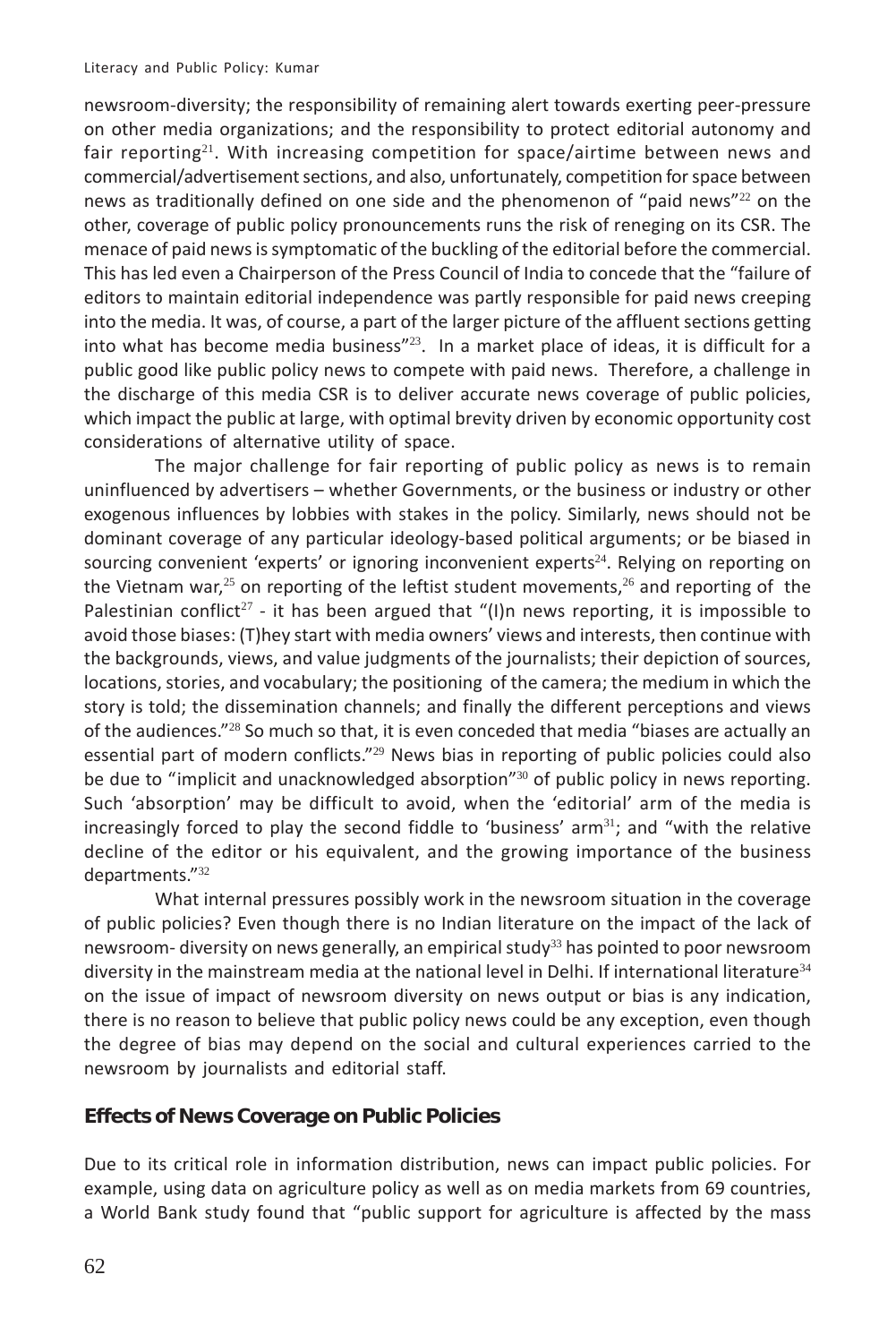media"; and in particular, "an increase in media (television) diffusion is associated with policies that benefit the majority to a greater extent"<sup>35</sup>.The study also found that "increased competition in commercial media reduces transfers to special interest groups and contributes to more efficient public policies."<sup>36</sup> At one level, the study could be used to support the argument for 'marketplace of ideas', due to the evidence about the efficacy of competition in media. It is open to doubt, however, whether such competition, by itself – without any conscious 'priming', 'framing' or 'agenda setting' on the part of competing media in its role as 'policy analysts' – could lead to efficient policies.

The concept of 'agenda setting' assumes that there is a strong correlation between the emphasis that media places on certain issues and the importance attributed to those issues by the readership or audience. Through placement of the news<sup>37</sup>, through meager or extensive coverage, through the strong or weak wording of headlines, or through attribution by carefully selected or omitted 'experts,<sup>138</sup> media can emphasize or de-emphasize one or more issues relating to the public policy under coverage.<sup>39</sup>

Similarly, news coverage of public policies are also prone to 'framing, $40 -$ that is, to the selection of any particular aspect of an issue for reporting, in preference to the others; or by defining a problem in a particular manner in preference to others. Interpretation of the causes of an issue, its moral evaluation, recommendation or treatment of the public policy in a news story – are all instances of 'framing' of news<sup>41</sup>. A similar argument can be made about the media 'priming' public policy news, by using specific issues as a standard for evaluating governments and its policies $42$ .

The news 'agenda' and subsequent discourse in the media, in respect of the controversy surrounding extant policy of the allocation of coal blocks, to power, steel, cement and other industries, without competitive bidding, is a good example to illustrate the point.<sup>43</sup> The news item referred to the "allocation of 2G spectrum and licences", which had already been in the news for more than a year at the time. This enabled the 'framing' of the news as one of implied 'corruption'. Further, the process of criminal prosecution of the alleged accused in the controversial allocation of 2G spectrum, which was already being widely covered by the Indian media at the time, helped in 'priming' the audience. What was interesting was that the news regarding "presumptive losses" was based on a 'leaked' Draft Report, whereas the final report of the Comptroller and Auditor General was months away in the matter of coal – an example of inducing audience what to think about (loss to public exchequer due to allocation of coal under the prevalent public policy), how to think (loss to exchequer implied to be due to corruption owing to non-transparent allocation) and to think against a standard (parallel with the losses and level of corruption in 2G spectrum allocation). Media effects on public policies do get limited, in reality, by several factors – prior knowledge possessed by the audience, is one such factor. The audience may also be wary of bias and influences, particularly ideological influences, in the news coverage of public policies.

Another example – the conflicting public interest involved in respect of a noncommunicative disease like cancer and, say, a policy of ban on tobacco or the adverse impact of such a policy on tobacco farmers. The news could be 'framed' on the premise of public health<sup>44</sup> or on the premise of agrarian crisis<sup>45</sup>. Agenda can be 'set' and audience 'primed' appropriately for either of the optional 'frames'. Similarly, the protest and standoff on the question of amendments to the Land Acquisition Bill in parliament, there is an urban versus rural stand point, an industry versus agriculture view point, and also a corporate versus activist angle.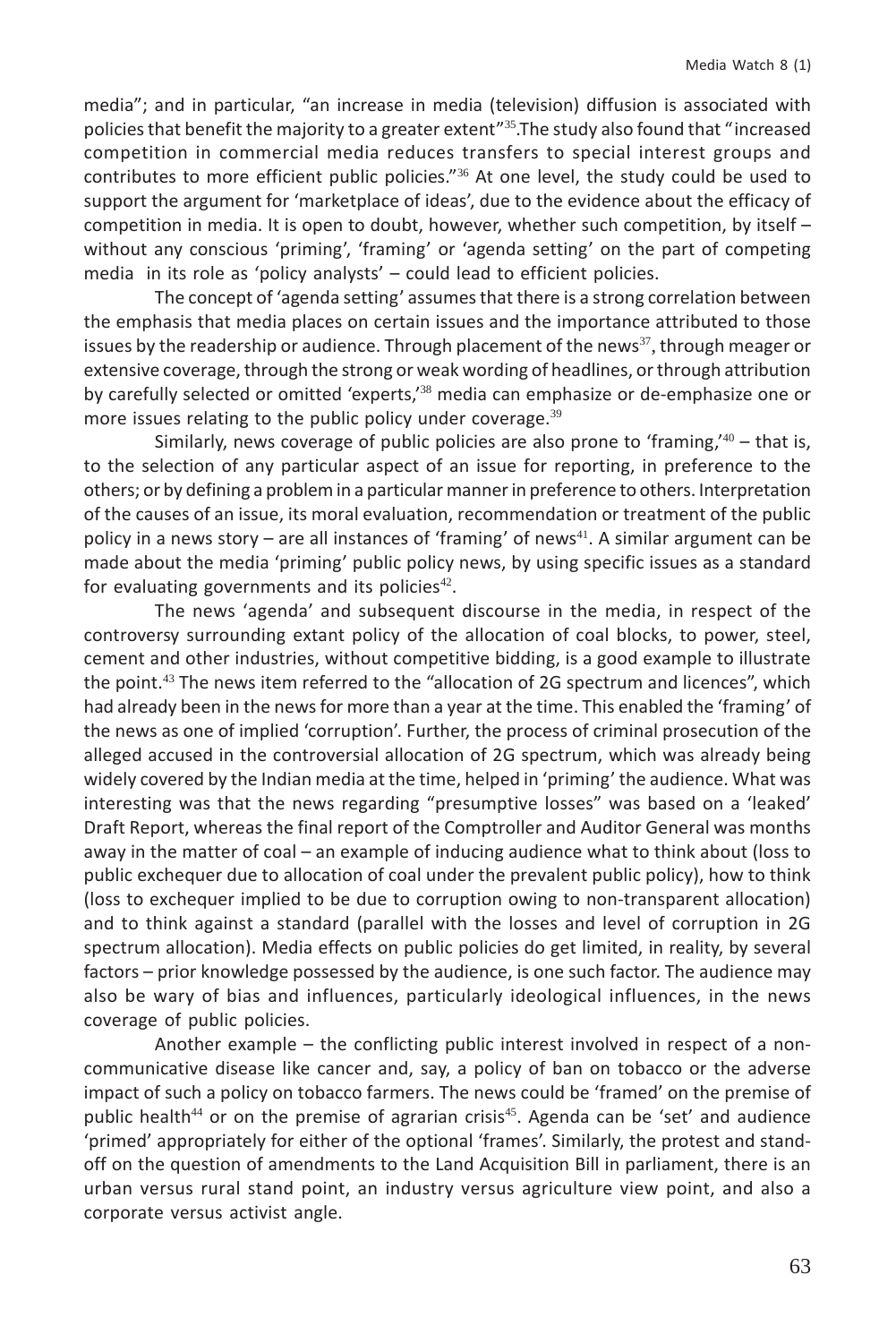#### **News, Public Policy and Ideology**

It is not in dispute that world political economy has undergone transformation from a state-centric to a neoliberal framework.<sup>46</sup> Since 1991, India's path of economic development has shown several features of the neoliberal framework. Barring a few exceptions, social development efforts are also implicated by this framework, with receding role of state as an actor in implementation of policies. As the locus of power under neoliberal framework shifts from the social and the political to the economic sphere, it is inevitable that reformists are impatient with the slow deliberative processes of political institutions and administrative apparatus. And, increasingly, the inevitable conflicts among private players, as also between private actors and state institutions, are required to be resolved by judicial processes.<sup>47</sup>

Increasingly pressured by neoliberal or market driven<sup>48</sup> politics, "de-governmentalisation"<sup>49</sup> or the declining influence of the institution of government over economy, makes policymaking challenging. Governments are alert towards impact of policies on the market sentiments and prospects of investments in critical sectors of the economy. There is criticism that the purpose of politics in neoliberal societies is "increasingly about getting voters to endorse policies that meet the demand of capital;" $50$ with the ideology supporting primacy of markets, leaving as little as possible to the political institutions – and this explains, why societies without democratic political institutions as well as functioning democracies, alike can implement neoliberal policies<sup>51</sup>.

This ascendance of neoliberal politics has consequences for news and its choices of the content, the media, the author(s), the timing, the ownership and the dissemination strategies. The consequential impact of neoliberal influence on politics, and by extension on news can also been termed as a "crisis of voice".<sup>52</sup> This deficit of voice would get compounded, it is argued, if there is a declining citizen interest in day to day politics – the engagement being limited to voting political parties to power; as also declining citizen knowledge, "leading to a lack of support for legitimacy of democratic governments" $53$ . News may influence public attitudes and inform public understanding about issues and support for policy proposals, and extensive news coverage can prompt wider dialogue in society about the causes and policy responses to issues. $54$  News can influence the policy making process,<sup>55</sup> as well as inform policy actors about policy content,<sup>56</sup> which is why objectivity of public policy making and of public policy reporting, are equally important for the citizen-audience.

Neoliberalism in public policies impact news differently, from the news involving state-centric public policies. Where as in the latter, government is a dominant subject as well as source of the narrative, news of neoliberal public policies have markets and private players as important subjects – the public being common to both. Typically the narrative of state-centric public policy news may pertain to issues of inefficiency, shortages, corruption, price control, losses to the exchequer, rationing, licenses and permissions, inspections, bureaucratic delays etc. Neoliberal policies invoke strong support as well as stronger opposition; and the locus of the news narratives shifts to issues of competition, efficiency, favoritism, corruption, price decontrol, unfair practices etc. The critical narrative in the neoliberal policy paradigm questions the overemphasis on profitability and efficiency, seldom attending to the consequences of the state receding from its welfare role.

64 Corruption as a news narrative is common to both frameworks of public policies – however, while news about corruption in the context of state-centric policy consequences could blame the control systems as causal attributes; the news about the causes of corruption and scams in the private sector, under the neoliberal policy setting, would be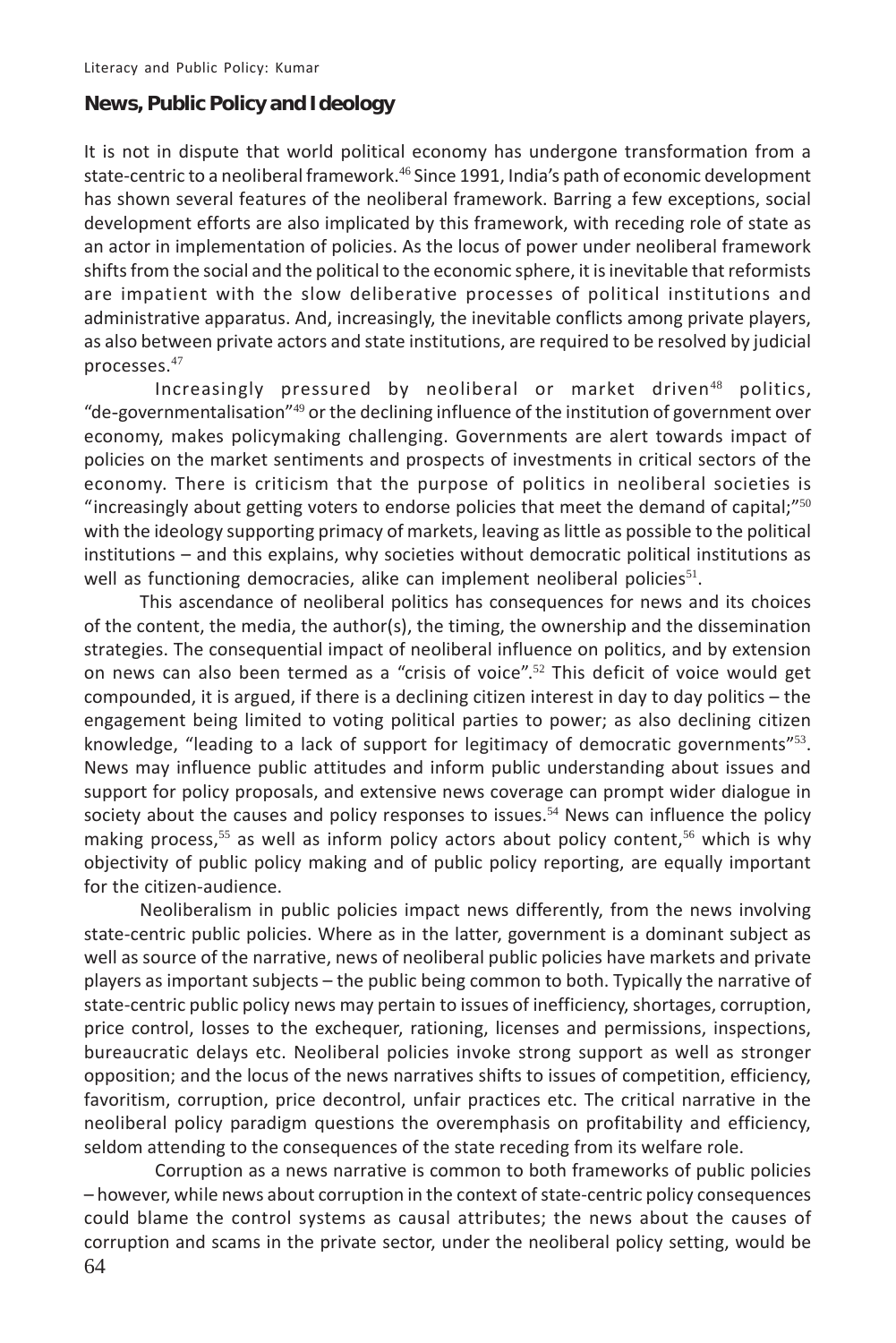attributed, not to systemic weaknesses of overreliance on the market but on individual avarice – the 'Satyam' scandal exemplifies this treatment of news in the neoliberal paradigm $57$ .

#### **News Narratives and Policy Shifts: Evidence from Privatization Policy**

The public policy of privatization of the Bharat Aluminum Company (BALCO) has been newsworthy for the controversies surrounding it, particularly, when the policy shift first took place.<sup>58</sup> The media narrative dealt with, the timing of the policy decision<sup>59</sup>, on the future of workers, doubts on Sterlite's commitment to environment<sup>60</sup>, doubts on the company's valuation and lack of transparency in fixing the reserve price<sup>61</sup>, and even allegations of corruption $62$ . The discourse was not limited to BALCO; rather it was extensively widened to the undesirability of privatization and disinvestment.<sup>63</sup> Subsequent news coverage shifted focus for at least three reasons:

First, the Supreme Court held that disinvestment being essentially an economic policy decision, was beyond judicial scrutiny, and that "a fair, just and equitable procedure has been followed in carrying out this disinvestment"64. The discourse was more or less settled, when even a neutral media focused on the apex court's validation of the procedure followed, and government's freedom to take policy decision 65

Second, as time has gone by and performance of privatized entities came to light, the discourse in the public sphere, generally, has transformed<sup>66</sup>. Indeed, several sections of the media used BALCO's performance to justify the continuation of the public policy of disinvestment and privatization, even though the ruling alliance at the Centre had changed in the meanwhile.<sup>67</sup>

Third, Indian society gradually has become more familiar with contesting issues pertaining to privatization and disinvestment, and these public policy decisions have lost their novelty value; subsequent decisions on telecom (VSNL), airports (Delhi, Mumbai), tourism (ITDC properties) etc. have not raised criticism against privatization – other than news about strikes by employees<sup>68</sup>, or quotes from political leaders of various hues speaking for or against privatization.<sup>69</sup>

## **News Narratives and Policy Shifts—Evidence from Domestic Aviation Policy**

Public policy of deregulation of civil aviation is a good example of the news narratives under the state-centric policy frame versus a deregulated policy frame. News before 1994, when Indian Airlines monopolized the domestic market, abound in stories on mounting losses, burden of subsidies, poor passenger services, rude behavior of staff, flight delays, inefficiencies, aging aircrafts, poor maintenance, lack of flight connections, pilot errors, grounding of Airbus 320, aircraft purchase decisions, criticism of rising airline fares, employee strikes, pilots' strike, aging fleet, capacity limitations during peak travel season, and so on<sup>70</sup>. In contrast, news on civil aviation in the last decade or so, barring a few exceptions (for example: staff strike in Jet Airways, stoppage of services by King Fisher Airlines, or say the financial problems of Spicejet Airlines) have been predominantly about fare-wars<sup>71</sup>, predatory pricing and cartelization<sup>72</sup>, need for regulations on fee and charges<sup>73</sup>, scheduling on profitable routes, neglect of unprofitable routes, efficiency, punctuality and on time services, resource raising by private airlines<sup>74</sup>, large purchase orders of aircrafts<sup>75</sup>,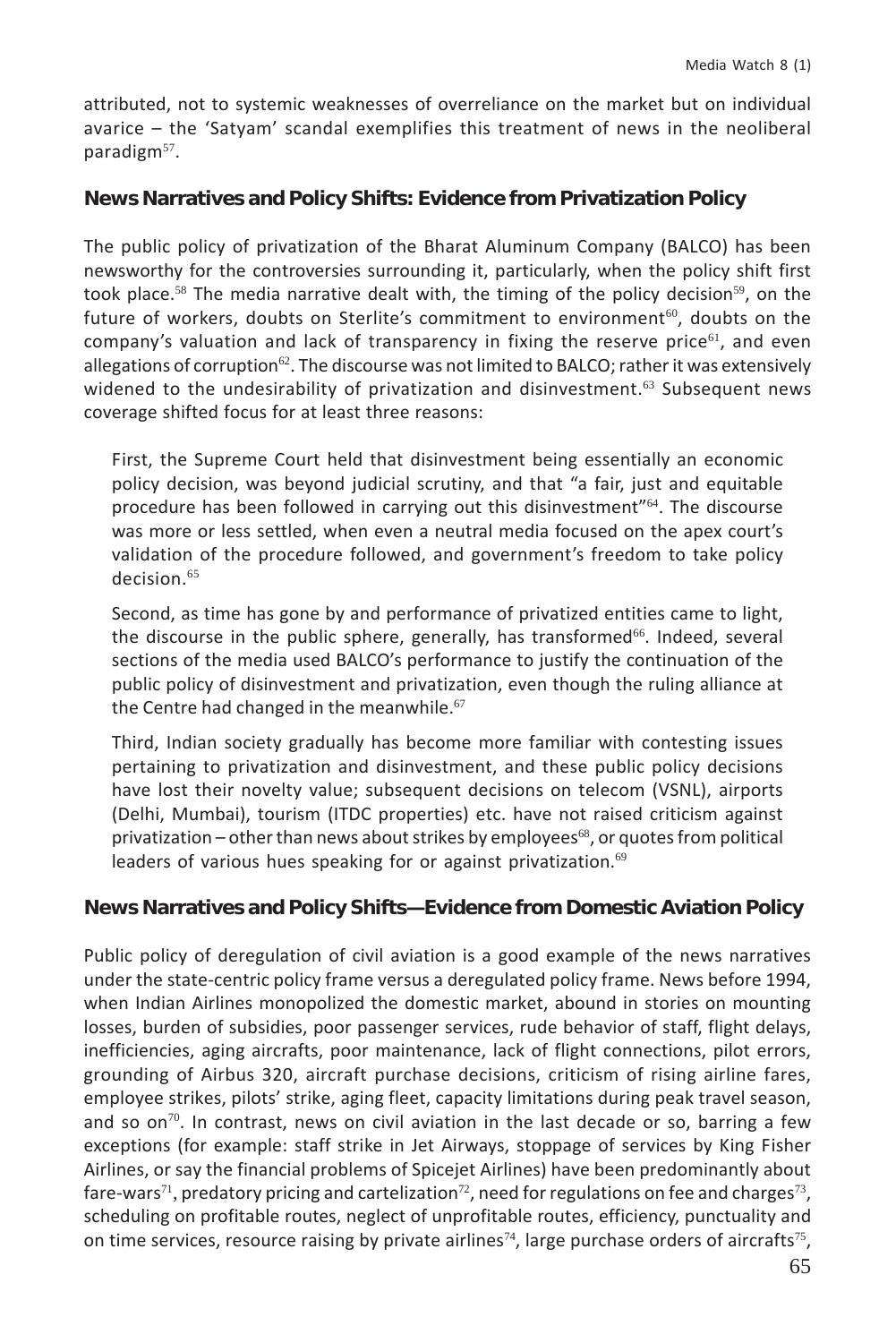low cost airlines, contractual nature of engaging workers, job insecurity, preventing competition<sup>76</sup>, mergers and acquisitions<sup>77</sup>, passenger amenities, modernization, profitable airlines and losses suffered by other airlines, policy options of permitting Foreign Direct Investment in domestic airlines,<sup>78</sup> impact of Globalization,<sup>79</sup> and of engagement of India's aviation sector with the outside world $80$ .

The emphasis is on economic efficiency and performance in service delivery and consumer satisfaction; as against considerations of employee welfare, job security and budgetary subsidies in the older media narratives. Whereas governmental control and interference was narrated but seldom questioned in the past; issues of regulation and autonomy of institutions and competitive efficiency are necessary ingredients now, even in respect of the public sector<sup>81</sup>. It is no longer possible to explain away losses to the exchequer as a necessary consequence of social responsibility of the public sector of the economy, on the contrary the current narratives question continuance of loss making public enterprises, $82$  and advocate privatization as a solution $83$ . News on public policy decisions relating to the public sector would continue to question and inform the public about the manner of decision making, while the same is not relevant for private decisions of a similar nature- contrast, for instance, the private policy decision of IndiGo Airlines to place order for 250 Airbus aircrafts, with the order placed by Air India for 68 Boeing aircrafts $84$ .

The news discourse in India in mainstream English language newspapers, barring one or two possible exceptions, builds on the triumph of the markets and inadequacies of the institution of government – indeed, the arguments make out the public systems to be the problem, even though this is only a borrowed discourse that was prevalent in the west – in the decade of 1960s and 1970s in the US and 1980s of Thatcherism in the UK. Government and public policy failures were the dominant discourse in the United States in 1960s, mainly influenced by the free market theorists.<sup>85</sup> Government failure, incompetence of the government, interested groups capturing fields through government, government abridging freedom– are all arguments, which have influenced public policies dictated by market theory.<sup>86</sup> The paradox in this discourse, is that there is a definite "democratic disconnect between a national narrative trumpeting small government and steadily increasing expectations of government."<sup>87</sup> Indian media narrative does not seem to be capturing this paradox, even as the narrative is being copied some decades later in India.<sup>88</sup>

As we have seen, the logic of touting private interest consisting of "incentives, choice and competition,"<sup>89</sup> as represented by markets, to be superior in serving public purposes than governments, has its own consequences – the successive 'securities scams'<sup>90</sup> bear testimony to it, not withstanding attempts to apportion the blame as merely individual avarice.

#### **Features of Public Policy as News**

Based on the foregoing discussions, it may be reasonably concluded that news about public policies are distinguishable in several ways, including, but not limited to, the following:

(i) *Impact on Large Population*: while other news may or may not affect large sections of public, news reports on public policies invariably affect large sections of the population and may at times affect the entire society. For example, a policy making '*aadhar*' card a mandatory proof of 'unique identification' potentially affects every  $citizen<sup>91</sup>$ .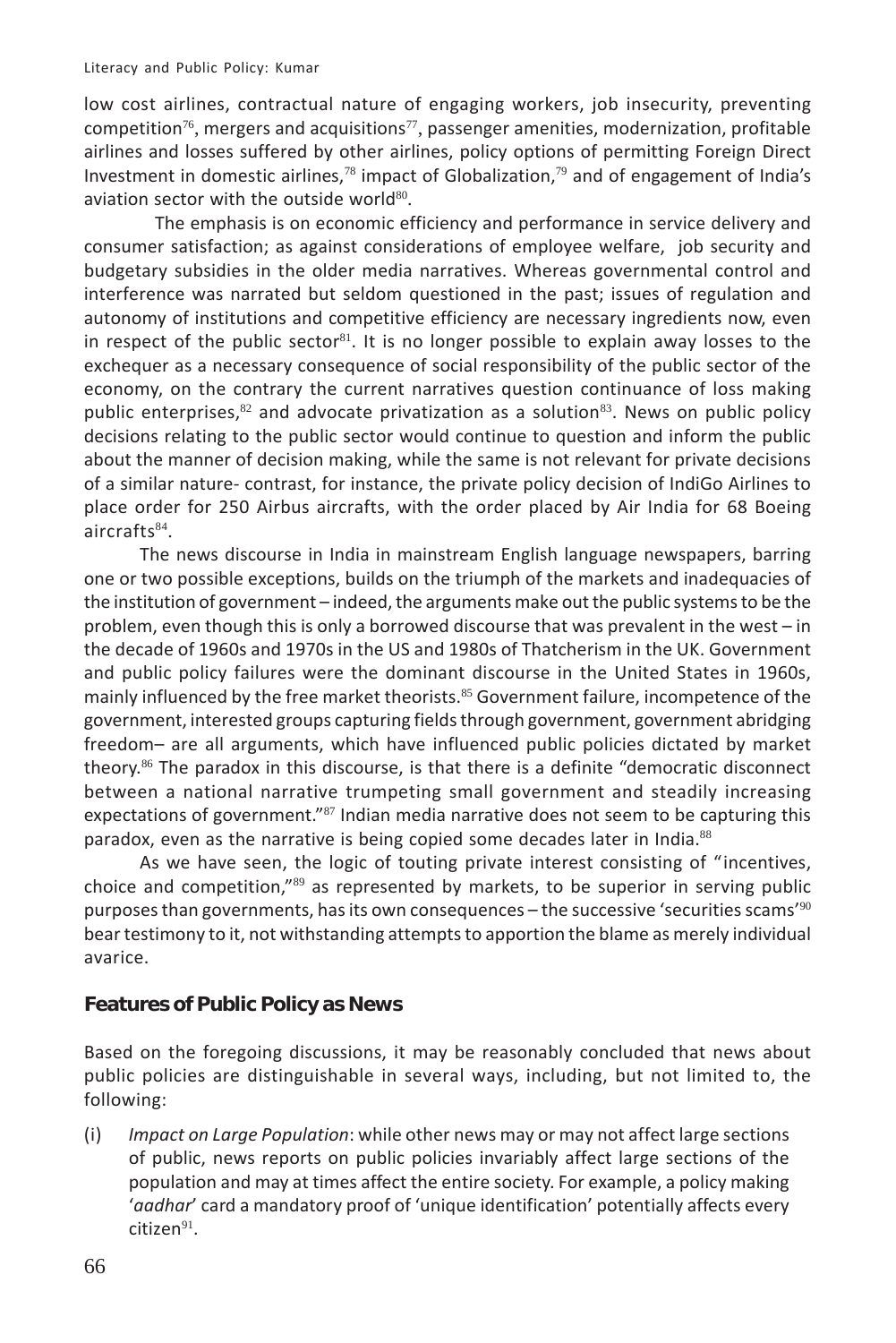- (ii) *Focus on Gainers and Losers*: news reports on public policies invariably signify who gains or who loses owing to the policy or the absence of it; also, news reports require research and investigative efforts on the part of journalists not only in order to unravel any hidden agenda on the part of proponents or the underlying power equations in promoting or denouncing or stalling policies. For example, the news on land acquisition policy would investigate interests of farmer-land owners apprehensive of land alienation, unskilled landless workers dependent on agriculture for livelihood, $92$  private and public sector corporates forced to delay investment opportunities due to non-availability of land to set up production facilities, $93$  public institutions engaged in irrigation, water supply, electricity and other infrastructure requiring land for completion of projects.<sup>94</sup>
- (iii) *Citizen as Stakeholder*: news reports on public policies relate to the government, its institutions, its systemic processes, its service delivery and efficiency—overall of which the audience have a crucial stakeholders' role and expectation; not only in their capacity as the electorate, but also as beneficiaries or losers of policy outcomes.
- (iv) *Domain Knowledge Prerequisite*: coverage of public policy news requires domain knowledge because of complexities of subjects or technicalities of procedures or both, when compared to other news. Journalists are not experts, nor are they expected to be so; and therefore, in communicating the intricate nuances of complex public policy issues, media has to rely on expert sources to understand the issue of public salience, and thereafter interpret the complexities in a manner intelligible to lay audiences. This mediation of complex issues, often full of technicalities, in informative and interesting formats for the benefit of the citizen-reader is a distinct feature of public policy news $95$ .
- (v) *Premium on Accuracy*: news coverage demands not merely the accuracy of the processes followed in decision making, but also the accuracy of information or knowledge that forms the basis as well as rationale for the decisions and policy outcomes. The reader or audience expectations are on two counts – one, he or she as citizens expects the colossal bureaucracy to justify the latter's professionalism and expertise in view of the enormous burden of tax payer Rupees borne by him or her on the maintenance of the system; and second, if there are consequences of the policy on the living conditions or future of audience, they need to be reassured that the policy makers have not erred on their assumptions or the basis of the decisions.<sup>96</sup>
- (vi) *Pronounced Conflicts of Interest*: news pertaining to public policies on media itself (for example, regulatory policies regarding cross-holdings in media organizations or policies in regard to censorship), pose serious issues of possible conflict of interest. $97$  Another, but a minor, reason for conflict of interest is the fact that public policy decisions also affect journalists as stakeholders.
- (vii) *Longer Life-cycle of News*: owing to the public interest involved, the news relating to public policies remain in currency for much longer period of time, before fading away from the public sphere. The reason could be that political statements and events contribute more to prolonging the lifecycle of news.<sup>98</sup> For example, the life cycle of the news relating to the public policy on reservation of seats for OBC students in admission to higher education institutions can be traced from December,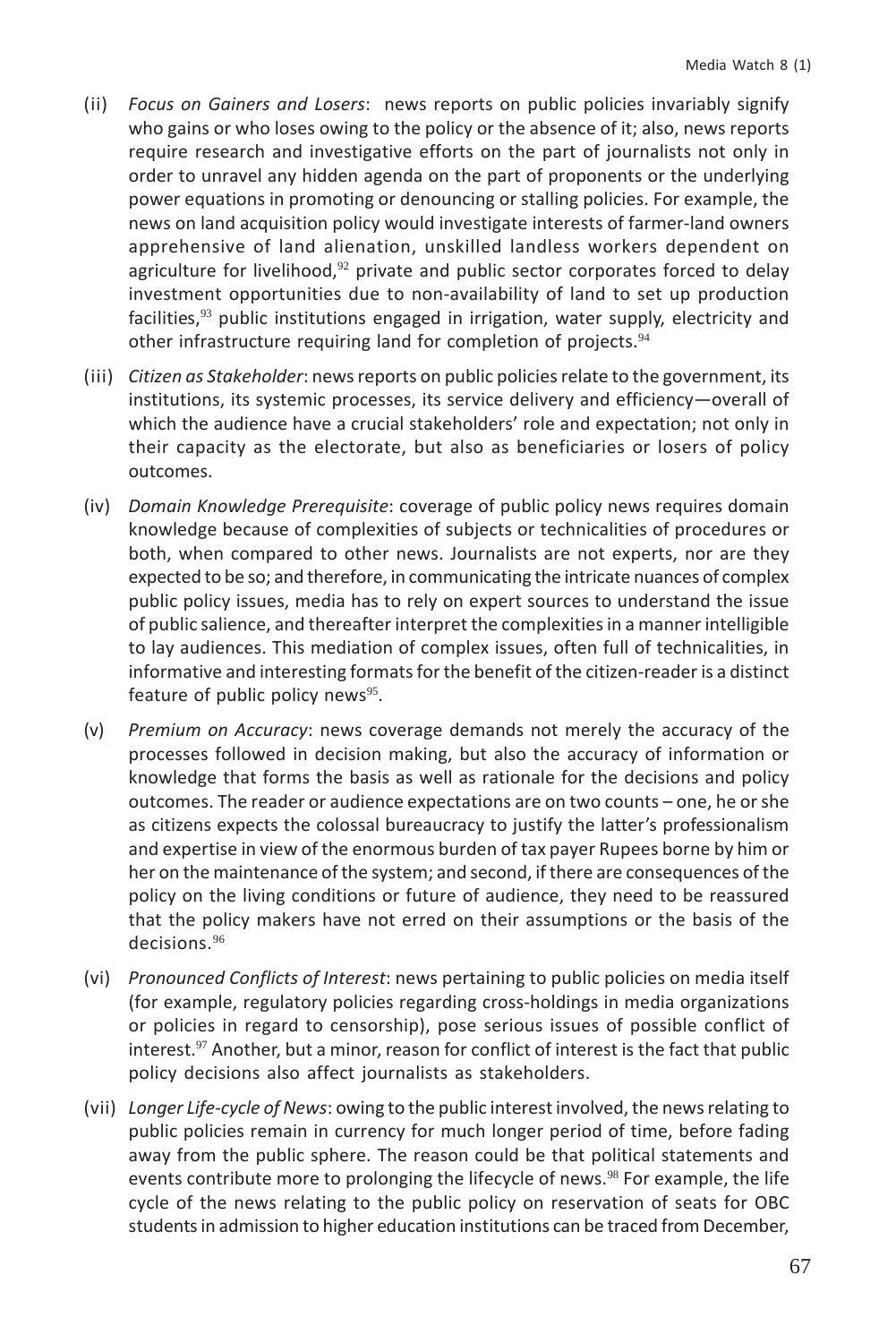2005,<sup>99</sup> the coverage peaking in August 2006,<sup>100</sup> and thereafter on March 29, 2007<sup>101</sup> and on April 10, 2008<sup>102</sup>. The policy of reservation continued to be in the newswith the media highlighting various issues relevant to admissions, expansion of capacity, increase in institutions, merit and social justice, because implementation of the policy was staggered over a time period<sup>103</sup>. Indeed, the narrative also brought into focus diverse issues of real as well as imaginary concerns in respect of Indian higher education, including those in regard to quality and autonomy.<sup>104</sup>

- (viii) *Phased News Coverage*: public policy news lends itself to being scrutinized in three distinct stages – *a priori*, *concurrent*, as well as *ex-post facto* – for the reasons, respectively, of heightened policy expectations; support and opposition led controversies and conflicts; and policy outcomes which may be positive or negative. The news coverage on reservation for the OBC, mentioned above, is a good example of this characteristic.
- (ix) *Overriding Influence of Ideology*: due to the essentially political nature of public policies, policy related news have significant ideological influences. For example, "as opposed to frames of development that promoted national interest through the building of public infrastructures under the umbrella of Nehruvian socialism, the market-driven model of a neoliberal India interprets national development as individualized consumption."<sup>105</sup>
- (x) *News Transcends Sectors*: news about any public policy is seldom limited to the issues surrounding that policy, but encompasses allied issues that may have impact on other public policies as well. For example, the policy in regard to ban on tobacco sales is good news for health policy<sup>106</sup>, and yet is of some concern in news on agriculture policy relating to tobacco farmers $107$ .
- (xi) *Extra-territorial Impact of News*: repercussions and impact of news regarding public policies cannot be limited to their policy-jurisdictions; but on the contrary have extra-territorial impacts. For example, news regarding policy decisions of interstate water disputes impact audience differently in the two or more states which are parties to the dispute. It is often dilemmatic for 'national' media or newspapers serving readership in more than one state jurisdiction to take a definite editorial stand on an inter-state issue of sensitivity, such as sharing of river waters. On the contrary, regional language newspapers can support their own state's claims<sup>108</sup>. Similarly, news in regard to public policy decisions in the border-states have effect across international borders $^{109}$ .
- (xii) *Amenable to 'Spin doctoring'*: news for, or against, public policies are more likely to yield to 'spin doctoring' at the hands of public relations outfits of governments as well as influential stakeholders such as the corporates. Benefits may be exaggerated by those who stand to benefit from policies. Equally, those who stand to lose would exaggerate its undesirability. Procedural lapses may be blown up to deflect from its merits or demerits. For example, the decision on procurement of defence equipment, can get positive treatment of being in the national interest of security<sup>110</sup>, or highlight the achievement of personalities<sup>111</sup>; or discredit, with contrasting news stories that give it a critical and negative treatment.<sup>112</sup>
- (xiii) *Unique Obligation towards Audience*: informing citizens about public policy i.e. spreading policy literacy, can be a corporate social responsibility of the media -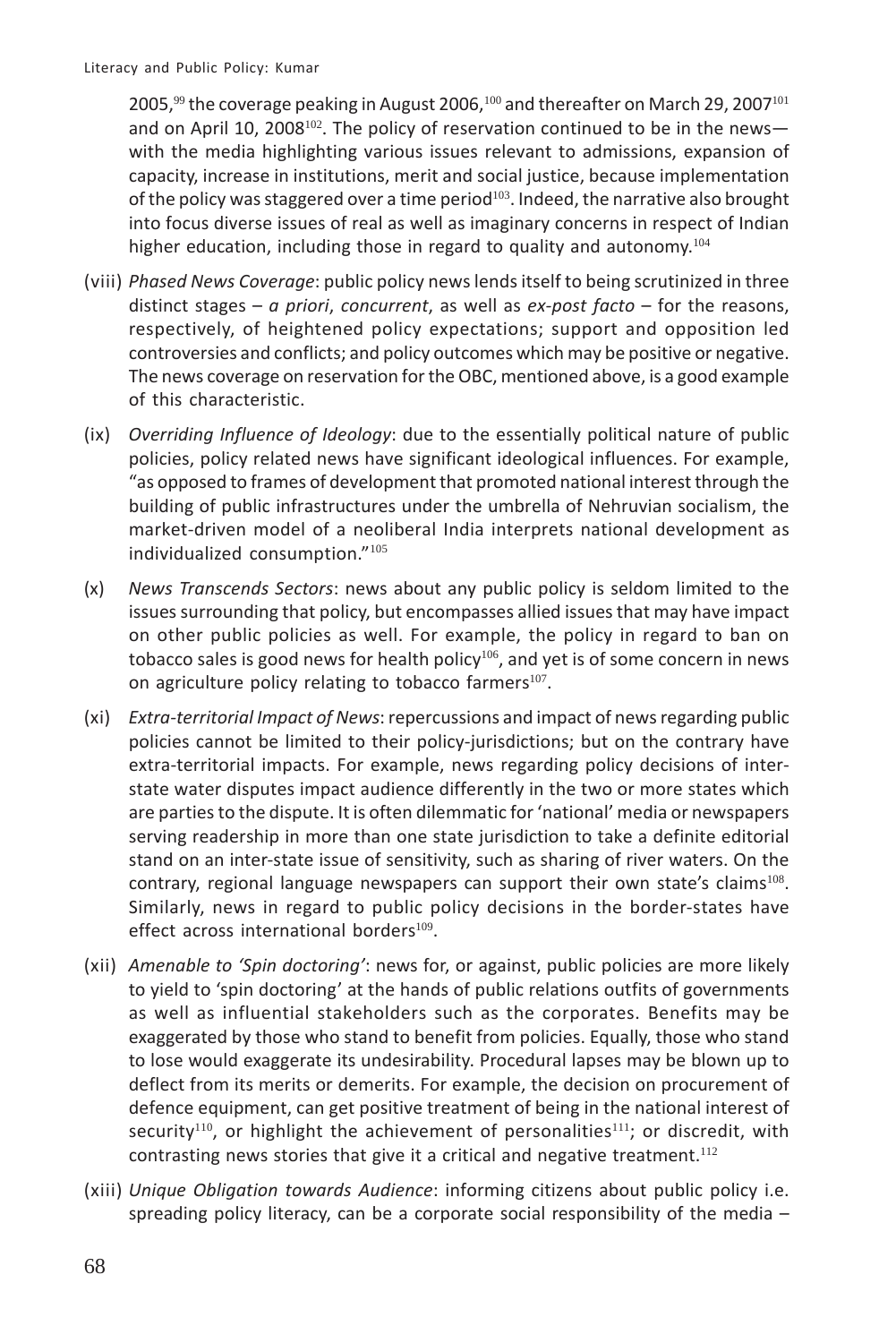by questioning or endorsing the legitimacy, and the balance or domination of power in policy decisions.

- (xiv) *Responsiveness to News-sources*: public policy is sourced from a variety of institutions in a democracy – the legislature, through laws; the judiciary through judgments; and, the executive, through schematic programmes. Each source is treated differently in news coverage due to the respective binding constraint – of not breaching legislative privilege, or committing contempt of courts, or not perceived as dictated by governments.
- (xv) *No Absolute Narrative*: No narrative of any public policy can be comprehensive by itself, because of the multi-dimensional interpretations that are possible – after all, every policy is *inter alia* a social, political, economic and cultural construct.

#### **Conclusion**

News can be useful to public policy in several ways. Early alerts through news can give advance notice to policy makers, service delivery or implementation agencies as well as governments to take corrective action well in time to reduce, if not eliminate, democraticdeficit or lack of democratic accountability and control over decision making in a polity. Media is a vital contributor to reducing the perceived distance between citizens and governments. One of the ways to look at the issue is to understand the declining sustained (and not merely electoral) interest of citizens in politics –as well as, "declining trust in both parliamentary institutions and political representatives."<sup>113</sup> Even though research evidence of such an emerging trend is hard to come by in the Indian context, there is survey based evidence from advanced industrial societies.<sup>114</sup> However, the civil society agitation for creating *Lok Pal*, and the sustained public pressure against corruption in public offices, was indicative of the theatre of public action shifting to the public space of *Ram Lila Maidan* (Delhi), rather than the institution of Parliament, which ought to have been the obvious venue in a representative democracy. The public controversy surrounding the allocation of natural resources, in the aftermath of audit findings and the subsequent judiciary-directed investigations could all be said to have contributed to the erosion of public perception about the political class, at least in the eyes of those agitating against corruption: "….corruption is so much linked with power that our politicians have adopted a cynical attitude toward political morality."<sup>115</sup>

The transaction between media (read, news) and public policy has been evaluated in the extremes  $-$  either downplaying influence of news in the policy process,  $116$  or exaggerating influence of news on public agenda.<sup>117</sup> Whereas media needs to be encouraged to discharge its public interest role, albeit with self-regulation and restraint, the roleexpectations from the media would be futile if news renders itself vulnerable to internal non-editorial overtures or external influences. Due to the reason that news can be considered as "an object of policy formation,"<sup>118</sup> and "treated as an agent of representative democracy"<sup>119</sup>, it is considered a public good, which needs to be regulated so that the essential characteristics of a public good are not violated – that is to say no citizen is excluded from access to news, nor consumption reduced for anyone. We have also discussed the perspective of news being reduced to be "an object of commodification,"<sup>120</sup> and the limits to benefits from competition in the free 'marketplace of ideas'. We also discussed how this perspective explains the rationale for efficiency and profit maximization for media organizations and the role of advertisement revenues therein, but also the scary prospects of 'paid news' in its extreme vulgar form. We have also looked at news in a third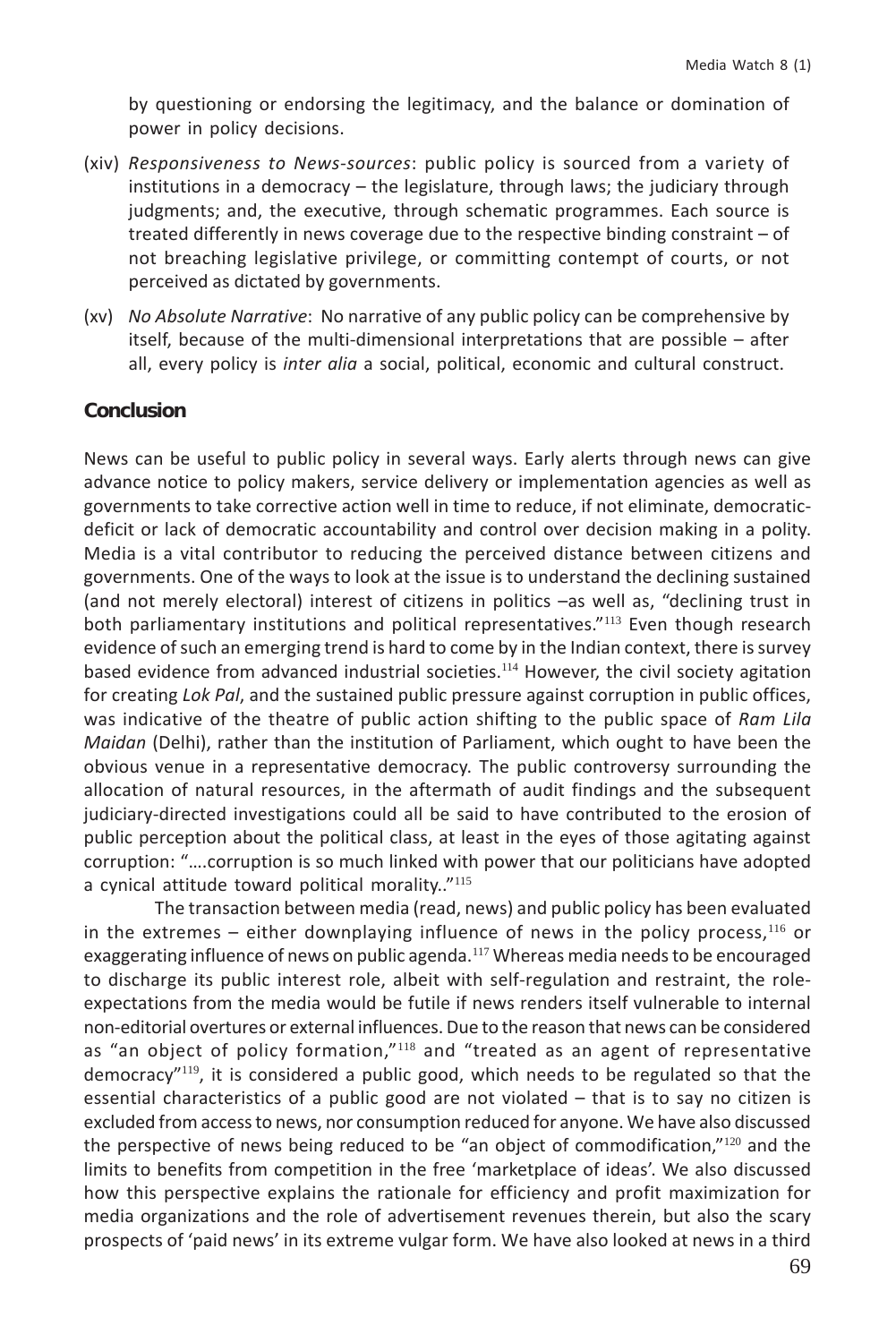perspective – that of news as an "object of public opinion," $121$  or an object of 'rationalcritical debate' in the "public sphere" $122$  to deliberate over social issues and form public opinion in the public interest.

In the ultimate analysis, news media has to encourage democratic participation, and not merely serve the policy elite; which, in the absence of newsroom diversity, cannot be ensured by technology alone. We have also explored evidence that news narrative on public policies is increasingly reflective of, and not evaluative of, policy shifts. In ideologyled policy shifts; media ought to be a contributor to the elevation of news narrative equally as a policy analyst and policy observer, and not get reduced to a tool in the larger battle for control of the public sphere.

*Acknowledgement*: The author would like to thank Prof. Biswajit Das, Centre for Culture, Media and Governance, Jamia Millia Islamia, New Delhi for his comments and criticism on the earlier draft. The views expressed in this paper are personal to the author.

## **Note**

1Valenzuela, Sebastian and McCombs Maxwell; 'The Agenda-Setting Role of the News Media,' in Stacks, Don W., and Salwen, Michael B. (Eds.); An Integrated Approach to Communication Theory and Research"; p.98; Routledge, New York.

2 Soroka, S., Lawlor, A., Farnsworth, S. and Young, L.; Mass Media and Policymaking; Handbook of the Policy Process; Xun, W., Ramesh, m., Howlett, M., Fritzen, S., & Araral, E., (Eds.); Routledge

 $3$  Stuart, Allan; News Culture, 2010, 3<sup>rd</sup> Edition, in the Series  $-$  Issues in Cultural and Media Studies, McGraw Hill, Open University Press, Berkshire, UK.

4 Moore, Mark H., Creating Public Value – Strategic Management in Government, Harvard University Press, Cambridge, MA, 1998

5 For instance, In respect of the policy decision on winding up Planning Commission of India and replacing it with 'NITI Aayog', some of the opposition ruled States have been quoted in the media that they had not been consulted, while some others endorsed the central government's stand that wide consultations had, indeed, been held prior to the policy decision.

6 Agrawal, O.P., and Somanathan, T.V.; Public Policy Making in India: Issues and Remedies; accessed on www.1.ximb.ac.in

7 For example, the public policy related news discourse on the Land Acquisition Bill is now increasingly about personalities representing the two major parties hitting out at each other than about the substantive issues.

8 Lippmann, Walter; Public Opinion; 1922; Harcourt Brace; pp.31-32.

Chomsky, Noam and Herman, Edward; Manufacturing Consent; 1988; Pantheon.

9 Chomsky, Noam; Hegemony or Survival – America's Quest For Global Dominance; 2003; Metropolitan Books, NY quoting and criticizing the usage first made by Lippmann, Walter [1922] as propaganda and anti-democratic; see also Chomsky, Noam and Herman, Edward; Manufacturing Consent; 1988; Pantheon.

10Patterson, B.; 1997; Confessions of a Spin Doctor, Public Relations Tactics; 4/7:27

<sup>11</sup>Louw, Eric P.; 2005; The Media and Political Process; p.52; SAGE, New Delhi

 $12$ Davis, A.; 2008; Public Relations in the News; in Franklin, B. (ed.) Pulling Newspapers Apart : Analysing Print Journalism; London : Routledge; pp. 272-81

 $13$ Peoples, Clayton D. and Michael, G.; Impact of Campaign Contributions on Policymaking in US and Canada; in Prechel, Harland N. (Ed.) In: Politics and Public Policy; 2008; Bingley, accessed on eBook Collection (EBSCOhost)

14Affidavit of Respondent Government of India in Common Cause versus Union of India; Supreme Court of India, interim Order dated April 23, 2014 in WP(Civil) No. 13 of 2003

15Ministry of Information & Broadcasting, Directorate of Advertising and Visual Publicity; New advertisement Policy, Clauses 1 and 2 – accessed on http://www.davp.nic.in/

<sup>16</sup>See Ministry of Information & Broadcasting, Directorate of Advertising and Visual Publicity;<br>Newspaper Advt Rate Structure – accessed on http://www.davp.nic.in/ Structure – accessed on Newspaper Exec Summary.pdf: "temporary fiscal stimulus package was extended by Government of India for print media from  $26<sup>th</sup>$  February, 2009 to  $31<sup>st</sup>$  December, 2009 giving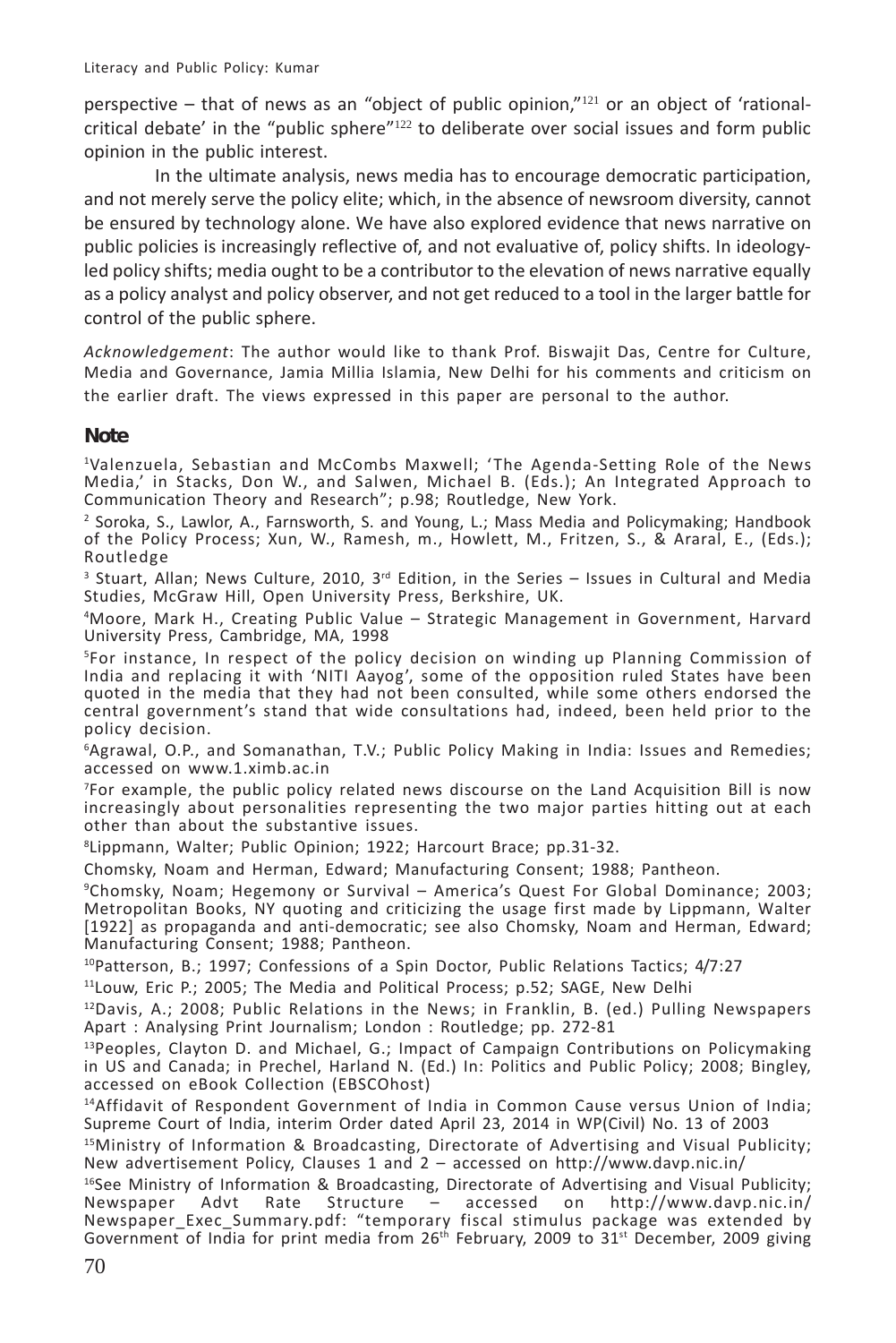waiver of DAVP Commission of 15% and an ad-hoc increase in DAVP advertisement rates  $\omega$ 10% as a special relief"

 $17$ Ibid.

 $18$ Dina Arzoo; GroupM says ad spends to grow 12.6% in 2015; Livemint, Feb 02, 2015, quoting Report of Global media-buying and planning firm **GroupM**: *This Year, Next Year;* accessed on http://www.livemint.com/Consumer/

19Choudhary, Vidhi; Government advertising sees 39% fall in April-July; Livemint, September 06, 2014; accessed on http://www.livemint.com/Consumer

20Choudhary, Vidhi; ibid.

<sup>21</sup>van der Wurff, Richard, and Schoenbach, Klaus; 'Civic and Citizen Demands of News Media and Journalists: What Does the Audience Expect from Good Journalism?'; Journalism & Mass Communication Quarterly 2014, Vol. 91(3) 433–451; SAGE.

 $22$ Sarkaria, Justice, R.S.; A Guide to Journalistic Ethics; Press Council of india;

<sup>23</sup>See, for an interesting analysis of corporate social responsibility of media organizations,<br>Baker. Mallen: The Media and Social Responsibility: accessed on http:// Baker, Mallen; The Media and Social Responsibility; accessed on http:// www.mallenbaker.net/csr/page.php?Story\_ID=1210

 $24$ Justice (retd) C.K.Prasad, Chairperson, Press Council of India; 'Paid news not just a polltime phenomenon'; quoted in The Hindu, 16 March, 2015, coverage of the Seminar on 'Money Power in elections – Role of Media', Andhra Pradesh Union of Working Journalists, Vijayawada

25Justice (retd) C.K.Prasad; ibid

 $^{26}$ Indian Express, May 19, 2015; "NGT fumes at poor govt response:'Merely because it is IIT, it can't always be right' ".

27William, A.;1975; Unbiased study of television news bias. Journal of Communication, 25, 190-199

 $28$ Gitlin, Todd; 1980; The Whole World is Watching : Mass Media in the Making and Unmaking of the New Left; Berkeley: University of California Press

<sup>29</sup>Zelizer, B., Park, D., and Gudelunas, D.; How bias shapes the news – Challenging The New York Times' status as a newspaper of record on the Middle East; SAGE Journals: Journalism, December 2002 3:283-307

30Segev, Elad and Miesch, Regula; A Systamatic Procedure for Detecting News Biases: The Case of Israel in European News Sites; International Journal of Communication, vol. 5 (2011), 1947-1966 accessed on http://ijoc.org/index.php/ijoc/article/view/995/669

31Segev and Miesch. Ibid.

<sup>32</sup>Zelizer et al. ibid.

<sup>33</sup>Sebastian, Michael; 'Time Inc. Shakeup: Editors to Report to Business Side, Editor-in-Chief Martha Nelson Exits'; Advertising Age; October 31, 2013; accessed on http://adage.com/ article/media/... /245046/

34Ninan, T.N.; 'The changing Indian media scene'; Seminar #561 May 2006; accessed on http://www.india-seminar.com/2006/561/..

<sup>35</sup>Chamaria, A., Kumar, J. and Yadav, Y.; 2006; 'Social Background of Key Decision makers in National Media Organization based in Delhi'; Suvey for the Media Study Group, Centre for the Study of Developing Societies, accessed on Newswatch

<sup>36</sup>Jenkins, Cheryl D. 'Newsroom Diversity and Representations of Race'; in Campbell, LeDuff, Jenkins and Brown (Eds.) Race and News: Critical Perspectives (2012) New York: Routledge 37Olper, Alessandro and Swinnen, Johan; 2013: Mass Media and Public Policy - Global Evidence from Agricultural Policies; Policy Research Working Paper 6362; The World Bank, accessed on http://elibrary.worldbank.org/doi/pdf/10.1596/1813-9450-6362

38Olper and Swinnen, ibid.

39Kohn, Bob;2003; Journalistic Fraud: How the New York Times Distorts the News and Why It Can No Longer Be Trusted; Nashville: WND Books

40Lee, Martin A.and Solomon, N.; 1991; Unreliable Sources: A Guide to Detecting Bias in News Media; Carol Publishing Group

41Brickman, Danette. and Bragg, Belinda; 'Does the Media Matter? Understanding the Impact of Media Coverage on Public Response to Supreme Court Decisions'; accessed at http:// www.allacademic.com/ meta/ p\_mla\_apa\_research\_citation /1/7/6/2/8/pages176281/ p176281-20.php

 $42$ Nelson, Thomas E., Oxley, Zoe M. and Clawson, Rosalee A.; Toward a Psychology of Framing Effects; Political Behaviour, Vol.19, No.3 (Sep. 1997) pp.221-246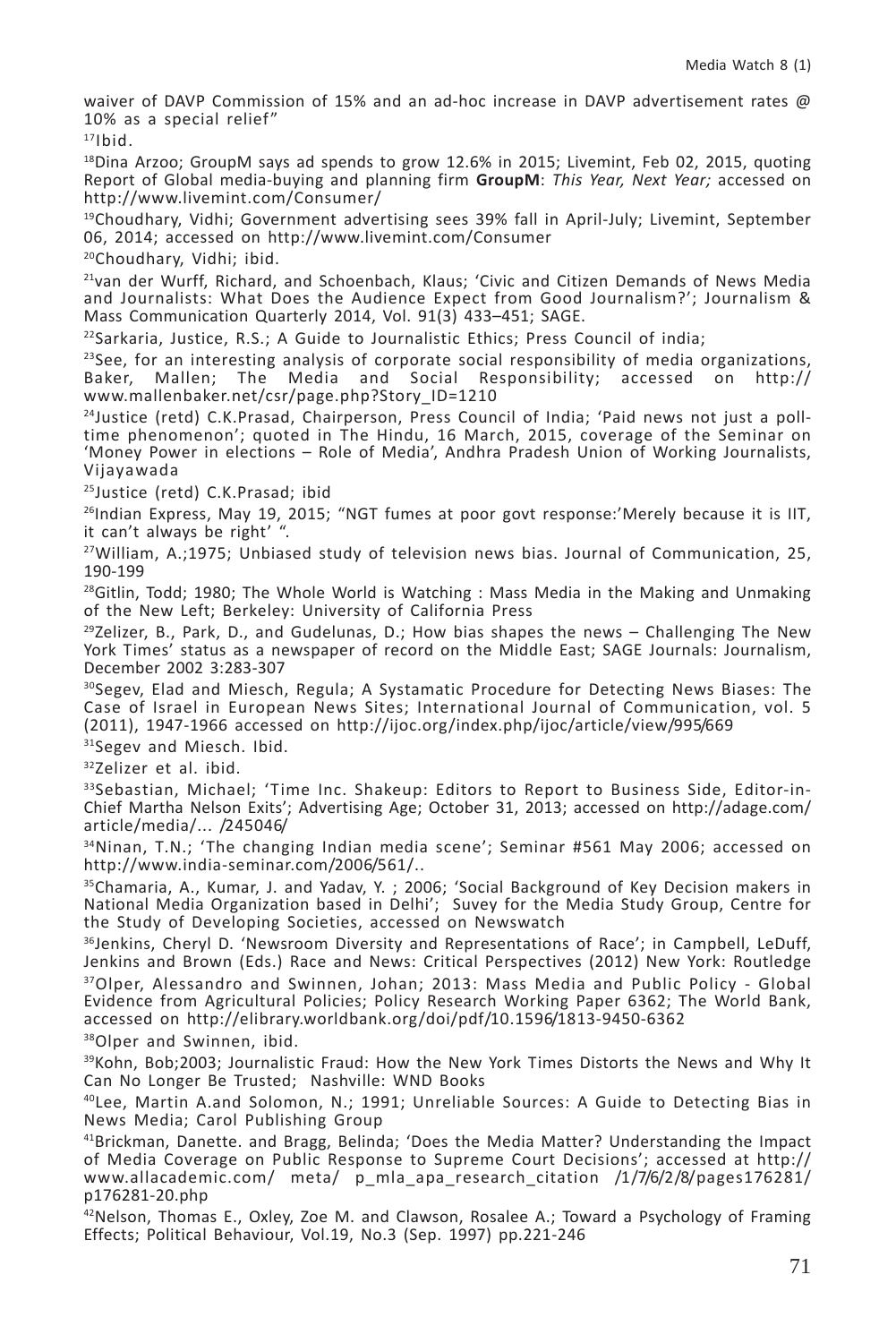<sup>43</sup>Reese, Stephen D.; Prologue - - Framing public life, A bridging model for media research; in Reese et al (eds.); 2001; Framing Public Life: Perspectives on Media and our Understanding of the Social World, pp. 7 -31. New Jersey: Lawrence Erlbaum

44Iyengar, S., & Kinder, D. R. (1987); 'News that matters: Television and American opinion'; Chicago: University of Chicago Press

 $45$ Times of India, Delhi; 22 March, 2012; "CAG: Govt lost Rs 10.7 lakh crore by not auctioning coal blocks"

<sup>46</sup>Rao, Prasad JVR; 'Tobacco: the Empire strikes back'; The Hindu- Business Line, April 17,<br>2015: accessed on http://www.thehindubusinessline.com/features/pulse/.../ http://www.thehindubusinessline.com/features/pulse/.../ article7114078.ece

 $47$ Kumar, Narasimha HS; 'Agriculture Dept. to encourage tobacco farmers to switch crops', The Hindu, December 5, 2014; accessed on http://www.thehindu.com/news/national/ karnataka/.../article6662382.ece

48Sewell, William H., Jr. (2005); From State - Centrism to Neoliberalism: Macro - Historical Contexts of Population Health Since World War II; In Hall, Peter and Lamont, Michèle, (eds); 2009;

Successful Societies: Institutions, Cultural Repertories, and Health (Cambridge: Cambridge University Press, 2009), 254 – 87

 $49$ Thorsen, D. Einar and Lie, Amund (2007): What is Neoliberalism?, accessed on http:// folk.uio.no/daget/neoliberalism.pdf

50Leys, Colin. 2001. Market-Driven Politics. London: Verso.

51Rose, Nikolas. 1996. Governing "advanced" liberal democracies. In Foucault and Poltical Reason. Edited by Andrew Barry, Thomas Osborne and Nikolas Rose. London: UCL Press. 52Leys, Colin. 2001. ibid

<sup>53</sup> Harvey, David (2005): A Brief History of Neoliberalism. Oxford: Oxford University Press.

<sup>54</sup>Couldry, Nick: 2008; Media and the problem of voice. In Carpentier, Nico and de Cleen, Benjamin, (eds.) Participation and media production: critical reflections on content creation. Cambridge Scholars Press, Newcastle, accessed at: http;//eprints.lse.ac.uk/52484/ LSE Research Online: November 2013

 $55$ Macnamara, Jim; 2010; The 21 $5$ t Century Media (R)EVOLUTION – Emergent Communication Practices; PETER LANG, New York.

56McGinty, Emma E., Webster, Daniel W., Jarlenski, Marian and Barry, Colleen L.; News Media Framing of Serious Mental Illness and Gun Violence in the United States, 1997-2012; American Journal of Public Health, March 2014, Vol 104, No.3 406-413.

<sup>57</sup>Birkland, T.A., 2001, An Introduction to the Policy Process: Theories, Concepts and Models of Public Policy Making, M.E.Sharpe, Armonk, NY

<sup>58</sup>Kingdon, J.W. 2011, Agendas, Alternatives, and Public Policies; Little, Brown and Co. Boston <sup>59</sup>Indian Express, April 8, 2009; 'Satyam scam started with adjustment of Rs 10cr'; accessed from http://indianexpress.com/article/news-archive

 $60$ Narasimhan, C.R.L.; The Balco privatization; The Hindu, New Delhi, February 23, 2001. 61Narasimhan, C.R.L. ibid

 $62$ Sridhar, V.; 'Sterlite's record'; Frontline, Volume  $18 -$  Issue 06, March 17-30, 2001 accessed on http://www.frontline.in/...../1806032.htm

 $63$ Chandrasekhar, C.P.; "Lessons from the Balco fiasco", Frontline, Volume 18 - Issue 05, March 03-16, 2001

<sup>64</sup>*The Financial Express*, New Delhi, March 19, 2001.

65Sachar, Rajinder; Disinvestment and privatization; The Hindu, June 20, 2002.

<sup>66</sup>Balco Employees Union (Regd.) vs Union of India & Ors on December 10, 2001; AIR2002SC350 67PTI, New Delhi; December 10, 2001;'SC upholds Balco selloff'; in Economic Times, December 11, 2001 accessed on www.articles.economictimes.indiatimes.com/keyword/balco

 $68$ See, for instance,"Balco blooms after privatization"; The Hindu, Bangalore, April 11, 2003.  $69$ Dhoot, Vikas; "With soaring profits & exports, Balco sends a rejoinder to all those who opposed its sale"; The Indian Express, Delhi, December 19, 2007

70 PTI, February 16, 2015; 'Airport privatisation: Airports Authority of India employees to strike work on March 11', in The Times of India, February 17, 2015; accessed on http:// timesofindia.indiatimes.com/business/

71 PTI, March 3, 2015; 'CPI(M), Trinamool Congress attack government on airports privatisation'; in Economic Times, March 4, 2015; accessed on http://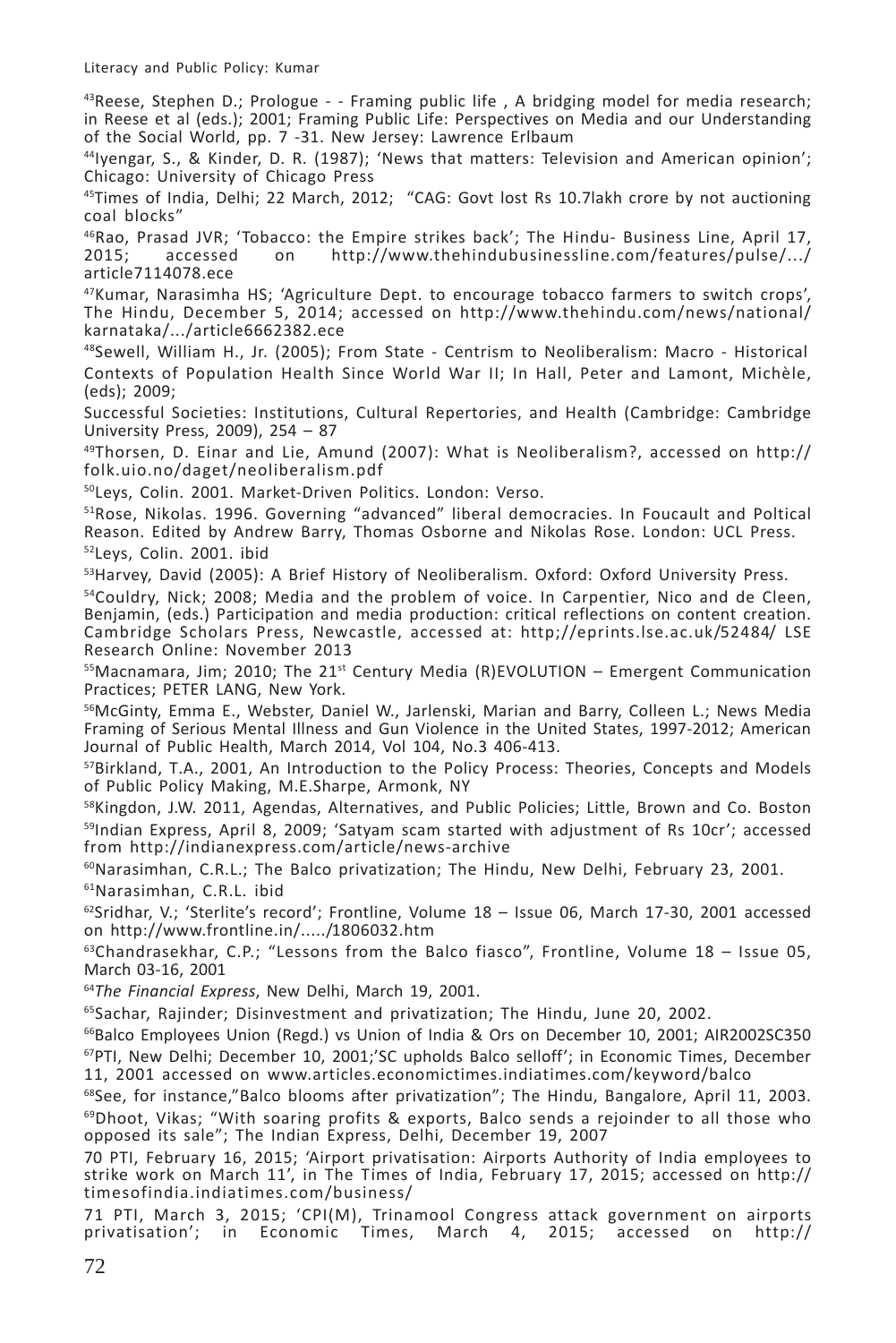articles.economictimes.indiatimes.com

72 Best summed up with all its prejudices against a developing economy taking to new technologies in Barbara Crossette, The New York Times, February 15, 1990; 'Crash of Indian Airlines Plane Kills 89'; accessed from http://www.nytimes.com/1990/02/15/world

73 Times News Network; Fare war pushes up traffic at Chennai airport; The Times of India, January 22, 2015

74 Agencies; Govt to take action against airlines cartelization; The Indian Express, February 12, 2009

75 Praveen, M.P.: As airline fares rises, State decides to write to Centre; The Hindu, September 18, 2013

76 Times News Network (TNN); IndiGo set to launch Rs 2,500cr IPO; The Times of India, March 18, 2015

77 PTI; IndiGo places largest global aircraft order; to acquire 250 Airbus A-320 neos; dna; New Delhi, October 16, 2014

78 Mishra, Lalatendu; Domestic airline lobby ups the ante against AirAsia

79 Aggarwal, Smita; Air India struggles to pay wages; The Indian Express, February 20, 2009 80 Aggarwal, Smita; Aviation Ministry to seek Cabinet nod for FDI in Domestic Airlines; The Indian Express, January 14, 2009.

81 Agencies; Air passenger traffic falls by 8 lakh in Jan-Feb; The Indian Express, March 14, 2009

82 Press Trust of India; Government to revise norms for domestic airlines to fly overseas; The Times of India, March 10, 2015

83 Sinha, Saurabh; AI pilots' union opposes move to cut pay for flight delays; Times of India, February 6, 2015

84 Times of India, May 30, 2014; 'Air India privatization an option, aviation Minister says'; accessed on www.timesofindia.indiatimes.com

85 Press Trust of India, October 7, 2013; 'Air India privatisation essential, but time not right': Aviation Minister

86 BS Reporter; CBI probes Air India's 68 Boeing aircraft order'; Business Standard, Mumbai, Nov. 8, 2014; accessed on http://profit.ndtv.com/news/corporates/..328299

87 Noble, Holcomb B.; Milton Friedman, Free Markets Theorist, Dies at 94; New York Times, Nov. 16, 2006

88 Friedman, Milton; 1962; Capitalism and Freedom; Chicago: University of Chicago Press. 89 Brown, Lawrence D., Jacobs, Lawrence R.; 2008; The Private Abuse of the Public Interest: Market Myths and Policy Muddles; Chicago: University of Chicago Press.

90 Aiyar, Shankkar; Abki Baar Nano Sarkar, Dismantle the Nanny State Mindset; New Indian Express, May 25, 2014

91 Brown and Jacobs; 2008; ibid

92 Ghosh, Saptarshi; From Ketan Parekh to Satyam; Economic Times, January 24, 2009

93 Rajagopal, Krishnadas; Don't insist on Aadhar, warns SC; The Hindu, March 18, 2015

94 PTI; Land Acquisition Act has 'loopholes':Medha Patkar; Economic Times; November 20, 2013

95 Seth, Dilasha; DIPP for simplification of Land Acquisition Act; Economic Times; May 31, 2014

96 ET Bureau; Most Congress states had doubts on original Land Acquisition Act; Economic Times, February 25, 2015; and PTI; BJP-led States demand some relaxation in Land Acquisition Act; Economic Times, June 27, 2014

97In some instances, reports of formal specialist-authorities serve as source of information and also become news – the report of the Comptroller and Auditor General of India on the public policy of allocation of natural resources and spectrum for telecommunication is a recent example of a source available in the public domain. Audit reports, reports of parliamentary or legislative committees, judicial pronouncements are all sources of news on public policy and its scrutiny.

 $98$ see, for instance, the ongoing media discourse both supporting and opposing demonetization of higher denomination currency.

 $99$ TNN; 'Govt may allow news on private FM stations with conditions'; Times of India, New Delhi, March 21, 2015; and HT Correspondent; 'Now, tune into headlines on FM stations'; Hindustan Times, July 03, 2014